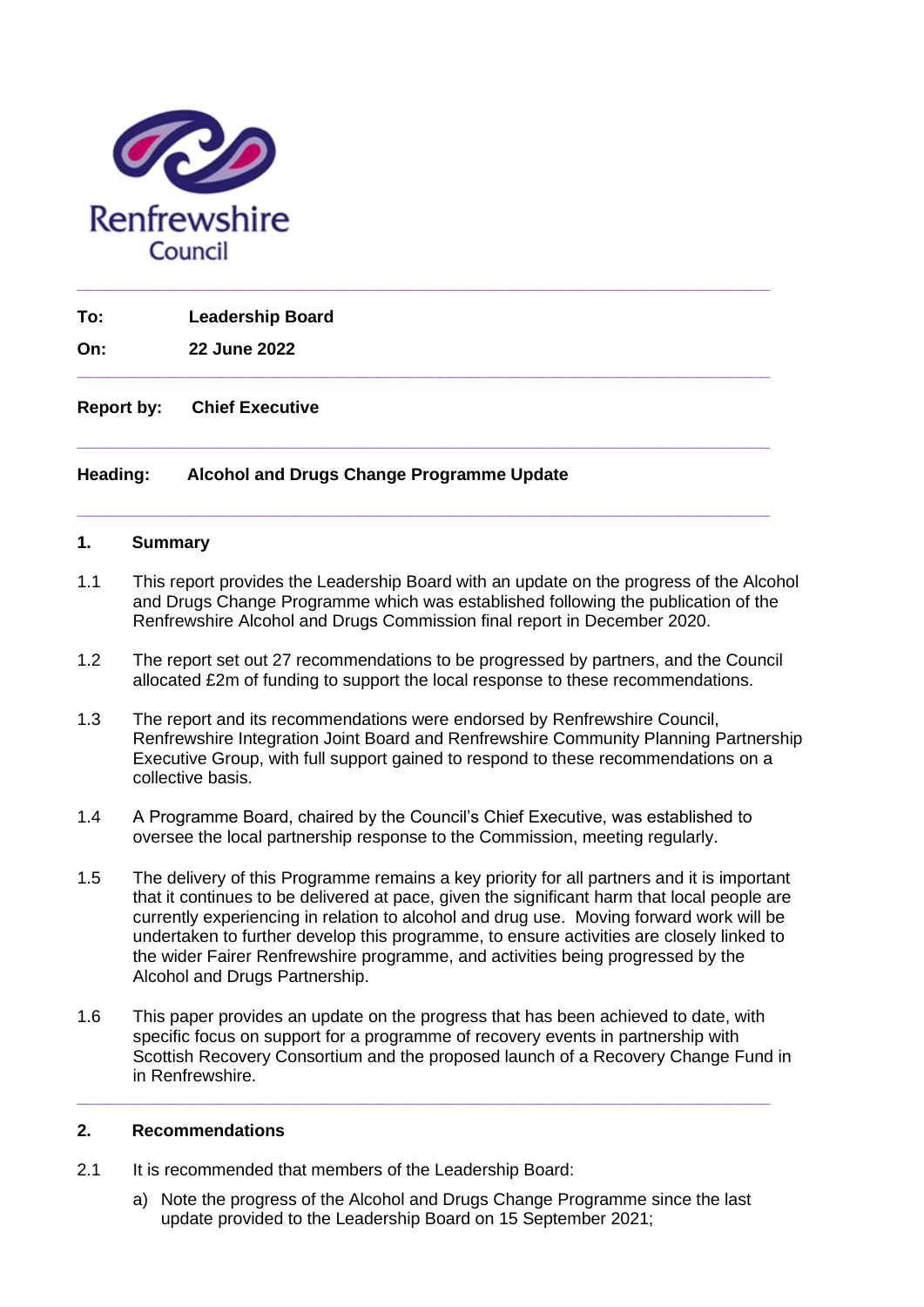- b) Approve £69,500 funding for the Connected and Caring Renfrewshire project from the Alcohol and Drugs Change Programme budget and a further £20,000 to extend the Alcohol Policy project; and
- c) Approve the guidance for the Recovery Change Fund which will launch in June/July 2022 at Appendix 1

### **3. Background**

3.1 In late 2018, Renfrewshire Community Planning Partnership Executive Group agreed to establish an independent Commission to consider the true impact of alcohol and drug use across Renfrewshire's communities. The emergence of the COVID-19 pandemic in early 2020 caused the Commission to pause its work, however this resumed in September 2020, with the Commission's final report being published in December 2020.

**\_\_\_\_\_\_\_\_\_\_\_\_\_\_\_\_\_\_\_\_\_\_\_\_\_\_\_\_\_\_\_\_\_\_\_\_\_\_\_\_\_\_\_\_\_\_\_\_\_\_\_\_\_\_\_\_\_\_\_\_\_\_\_\_\_\_\_**

- 3.2 The report sets out the Commission's main findings and provides 27 recommendations to guide the local response. Priority actions identified included: urgently addressing issues in relation to mental health service provision, including provision for young people; considering trauma as part of everything that partners do in Renfrewshire; and introducing a whole system approach to supporting people with their alcohol and drug use.
- 3.3 The report and its recommendations were endorsed by Council, Renfrewshire Integration Joint Board and Renfrewshire Community Planning Partnership Executive Group, with full support gained to respond to these recommendations on a collective basis.
- 3.4 Prior to the report's publication, Council allocated £2m of funding in March 2020 to support the emerging recommendations of the Renfrewshire Alcohol and Drugs Commission. Given both the impact that the pandemic has had on local people and communities and the urgent nature of some of recommendations identified within the Commission's report, officers worked with partners to bring forward an initial tranche of funding proposals which would target the priorities identified as being most urgent by the Commission.
- 3.5 In December 2020, Council agreed to allocate £1.34m of the £2m allocated funding to support a range of projects which will aim to pilot new ways of working across the community planning partnership, with the opportunity to use this learning to transform the way in which people receive support across Renfrewshire. A further £200k was allocated to the Holistic Support Model project at the December 2021 Leadership Board.
- 3.6 A Programme Board was established to oversee the local partnership response to the Commission, and this is chaired by the Council's Chief Executive. Partners are working very closely to ensure that all of the activities being progressed are joined up and make maximum use of the funding and resources available.

**\_\_\_\_\_\_\_\_\_\_\_\_\_\_\_\_\_\_\_\_\_\_\_\_\_\_\_\_\_\_\_\_\_\_\_\_\_\_\_\_\_\_\_\_\_\_\_\_\_\_\_\_\_\_\_\_\_\_\_\_\_\_\_\_\_\_\_**

## **4. Progress of the Change Programme**

4.1 Following the Alcohol and Drugs Commission's final report in December 2020, partners have prioritised a range of actions in response to the key recommendations, as well as establishing a Programme Board to drive the local response, ensuring that all partners work together, join up service developments, and maximise the resources available. Key developments which have been progressed include the following projects, under the themes of the Commission's final report: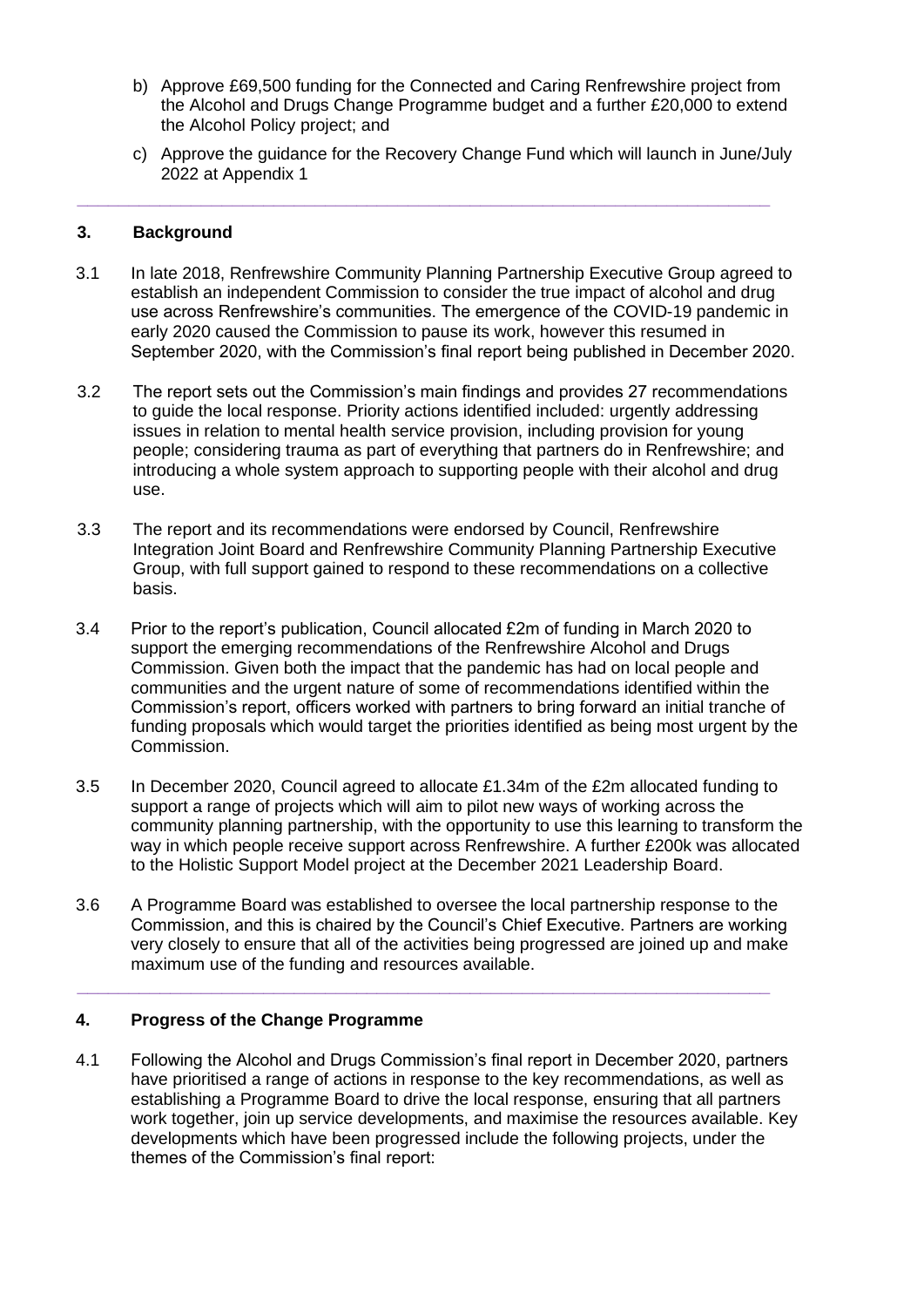### 4.2 Risk of Harm

**Assertive Outreach (Harm Reduction Response Team – HaRRT)** - Outreach programmes enable services to be more responsive to the needs of individuals who use drugs, and those who may be less likely to engage with services. A Harm Reduction Response Team (HaRRT) is currently being established in Renfrewshire, aiming to deliver harm reduction services to individuals on an outreach, flexible, and accessible manner, to reduce the risk of overdose and other drug related harms, and to proactively link individuals into treatment and support services. The Service will be provided outwith traditional core hours, on a dynamic and responsive basis across local communities in Renfrewshire – this is informed by the review of drug related deaths data, together with ongoing feedback from service users. The mobile unit to deliver this service has been procured and stocked with supplies, and recruitment of staff has taken place, with all necessary training complete. An initial steering group has been set up, and engagement with wider partners has taken place including Community Safety, Homelessness services, Police Scotland and GPs. A soft launch of the service is planned for early Summer, with a more formal launch taking place shortly after. Work is currently underway with the HSCP and Council Communications teams to plan the launch and promotion of the service.

**Holistic Support Model (MYLA – MyLifeAhead)** – This housing-led project which provides holistic wraparound support, using many of the elements of Housing First. The project will support any household in Renfrewshire, regardless of tenure, whose life is being affected by alcohol/drugs, and builds on the concept that in order to have good health, you need to have a good, settled home. A specialist support provider (Turning Point Scotland) has been appointed to provide this bespoke support intervention via experienced staff, who will deploy a therapeutic and trauma informed approach, with support being centred and tailored around the individual, to help sustain their settled housing and stabilise their lives. A coordinator in Communities and Housing Services has also been appointed. The project formally launched on 16 May 2022, with a steering group also being established, involving partners such as Renfrewshire HSCP, social registered landlords, and third sector support providers.

**Crisis Based Mental Health Services** - The project involves extending the current out of hours crisis support service provided by RAMH to include support in relation to alcohol and drugs. Recruitment has been completed and staff are undergoing training and induction, including shadowing Alcohol and Drug Recovery Services colleagues. The service is anticipated to formally launch by the end of June 2022.

**Building Based Services** - The Alcohol and Drugs Commission and the HSCP Whole Systems Review of the Alcohol and Drugs Services, identified issues with stigma and the environment at the Back Sneddon Street service. As a result, the HSCP are currently undertaking a property review through a trauma-informed lens, the findings will used to inform a Property Strategy. Currently services are utilising space at Back Sneddon Street, Torley Unit (Dykebar Hospital) and New Sneddon Street. The HSCP are also considering expanding the use of space in other buildings across Renfrewshire to support a shift to a more community-based model.

**Hidden Harm** - It is important that partners across Renfrewshire better understand the level of hidden harm in Renfrewshire, recognising that local drug and alcohol services will not engage with all people experiencing issues with alcohol and drugs locally. This is important to understanding how services can better reach out to support people at an early stage. Independent research was commissioned and completed by We are With You and the findings from this research are currently being shared and discussed with partners.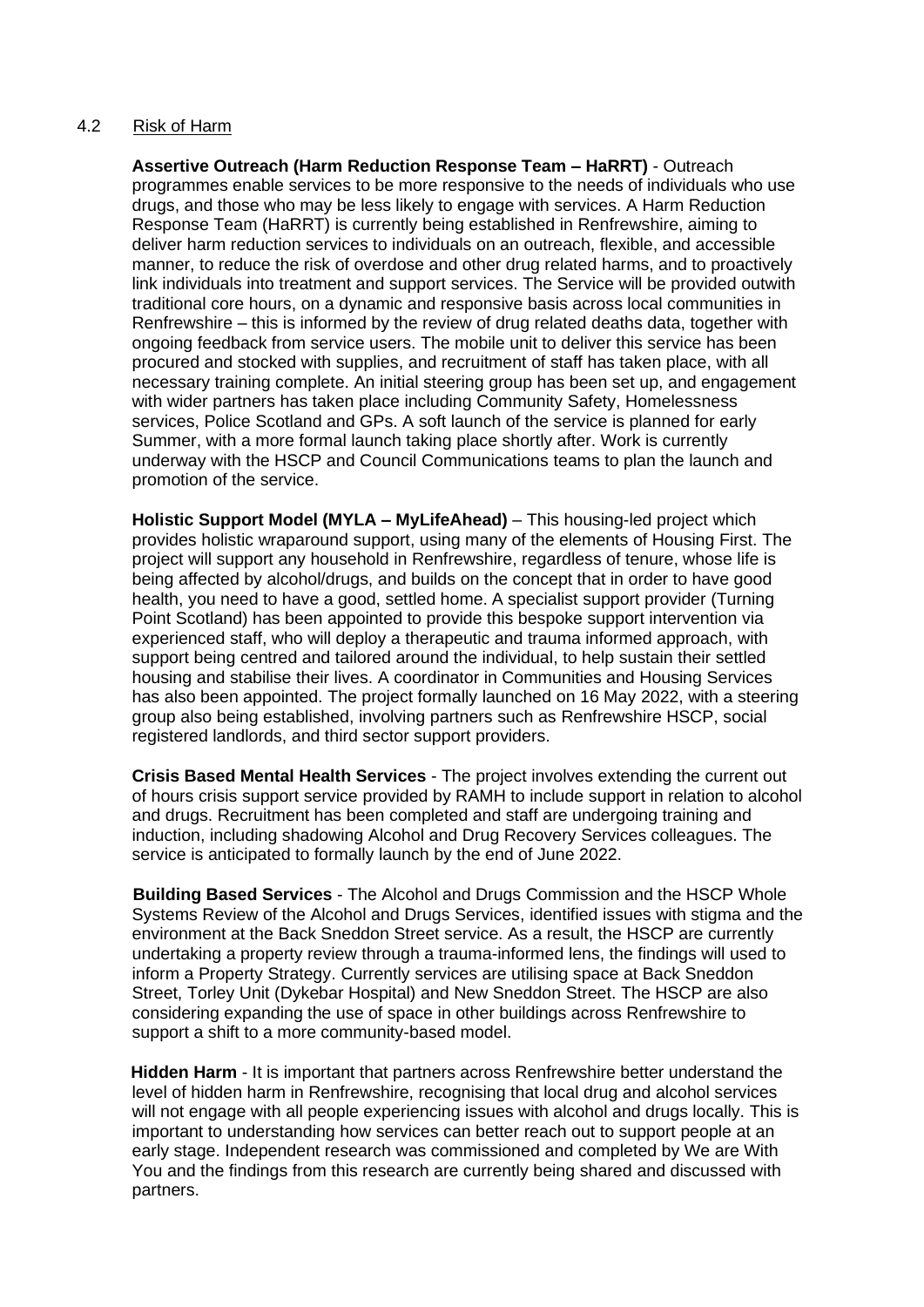## 4.3 Mental Health

**Trauma Informed and Responsive Renfrewshire Programme** - Recognising the fundamental issue of trauma that local people and families told Commission members they had experienced, work has commenced on a partnership programme of work to ensure that recognising and responding to trauma is part of every service we deliver. A coordinator post has been created to lead this programme of work going forward, with recruitment currently underway. The Trauma steering group has been established, and engagement with the Improvement Service and other local authorities has taken place. An action plan is currently being developed, and awareness sessions at a leadership level are already underway. It is anticipated that actions will include:

- Reviewing current training and development programmes
- Reviewing HR and recruitment policies through a trauma informed lens,
- Deliver awareness sessions to highlight what becoming more trauma informed can mean for services and partnership
- Linking this work to existing and emerging priorities such as The Promise, Our Values, etc.

**Youth Health and Wellbeing Service** - Service proposals are being progressed for a Youth Health and Wellbeing Service, which will provide drop-in facilities for young people who require to immediately access to mental health support. The service is currently being developed by the HSCP in collaboration with Children's Services but will work in partnership with clinicians and the third sector whilst complimenting the REN10 programme.

## 4.4 Prevention and Early Intervention

**Alcohol Policy** - A partnership officer has been recruited to drive policy change across Renfrewshire, focusing on issues such as alcohol availability, supply and promotion and also how employers across Renfrewshire can identify and respond to support people and their families who are affected by alcohol use. Actions over the last six months include: the partnership officer is now the chair of the Licensing Forum, and has commenced a review of activity and development of an action plan, as well as looking to recruit new young persons representatives to the group; and, working with Council HR colleagues to develop a Workplace Alcohol and Substance Policy, as well as colleagues in West College Scotland to update similar policies. £50,000 was initially allocated to support the development of this project, with a further £20k agreed by the Programme Board to allow the project to be extended to 2 years. Approval is requested from the Leadership Board to allocate this additional funding as recommended by the Programme Board.

## 4.5 Young People and Families

**Enhanced Education and Training Across Educational Establishments** - Children's Services in partnership with I Am Me Scotland have developed a digital, interactive and progressive curricular programme in substance use for early years to senior phase aligned to the principles of Curriculum for Excellence, and reflecting the context of drug use within Renfrewshire. A steering group comprising key partners including representatives from the emergency services and those with lived experience being was established and were involved in the development of the programme. Consultation with pupil steering groups across various primary schools has been very successful, and pupils have contributed to animation scripts, provided voiceovers for animations, and been consulted on lesson plan content.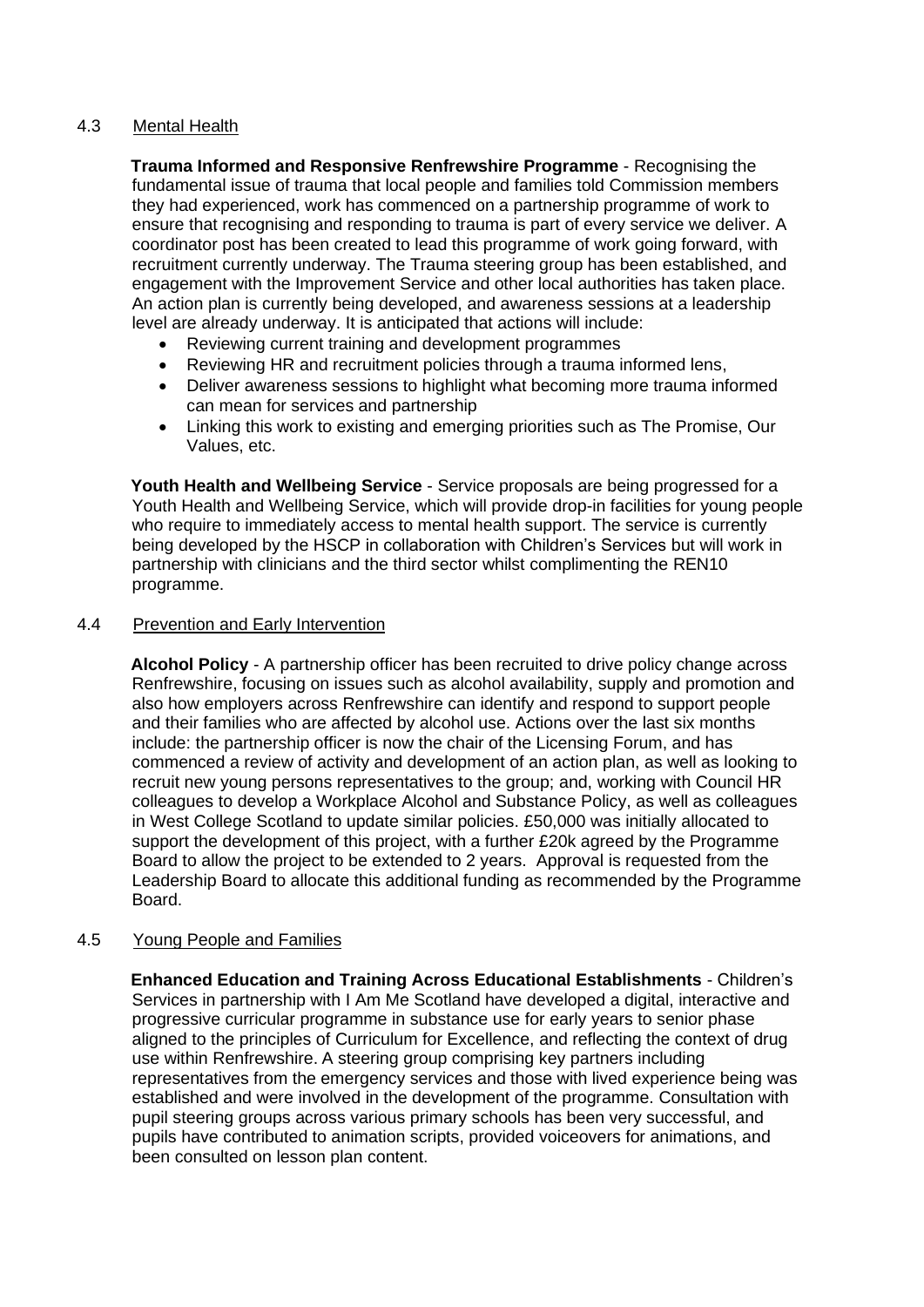The model is now being replicated at secondary level. Lessons come in the form of engaging interactive powerpoint presentations for use on class whiteboard, including videos (biteables), animations, discussion points and quizzes. A book for early years has also been developed and copies printed for all early years establishments. The resources will formally launch in August 2022, and links will be explored around the developing stigma and language workstream.

## 4.6 Recovery, Relationships and Connections

**Peer Worker Model** - The Commission heard that often people who use drugs and alcohol would benefit from peer support as they worked towards recovery. A Peer Coordinator and two peer workers have been recruited, and are actively promoting recovery within Continuing in Recovery Changes Lives Entirely (CIRCLE) and within wider communities. CIRCLE is a Recovery Hub in Renfrewshire for individuals affected by mental health and/or alcohol and drugs, based on a peer-led model that involves people with lived and living experience in all aspects of service planning. The model delivers a core programme of activities and is developing links for future implementation. Current service provision includes activities such as a book group, gardening group, focus group, football, drama etc. The Coordinator and workers have been hugely involved in the development of the Connected and Caring Renfrewshire proposal, as well as its ongoing development with the Scottish Recovery Consortium and wider recovery network.

**Recovery Change Fund** - The aim of the Recovery Change Fund is to support the development of local groups and organisations which provide social connection and support recovery in Renfrewshire. The Fund is also intended to provide opportunities to support piloting new ideas and projects in relation to mental health, recovery, stigma, and social isolation - gaps in provision identified through the extensive engagement during the work of the Commission. Further detail is provided at Section 6.

**Connected and Caring Renfrewshire** – Details of this proposal are included at Section 5 below for approval. The proposal, developed by the Scottish Recovery Consortium, involves a programme of events and activities to take place throughout 2022 in Renfrewshire, to highlight and deliver: recovery development support; active Citizenship/Lived Experience Representation; Stigma & Discrimination Reduction; amplification of compassion; and connectedness and community wellbeing across Renfrewshire. The proposal includes an Art of Recovery Festival, as well as the Recovery Walk Scotland to be held in Paisley in September 2022.

**Stigma/Language Matters** - Partners are currently developing a Language Matters initiative, which will support them to challenge preconceptions and stigma around drug and alcohol use and promote positive conversations about recovery in Renfrewshire. Preliminary work has included developing a marketing and communications activity plan, with the following objectives:

- demonstrating leadership by ensuring that we do not use language that stigmatises people in public or in our communications;
- supporting staff to understand the power of language, be confident in their use of language and to challenge stigma by speaking up when people make negative or wrong comments; and
- supporting national campaigns to help people in Renfrewshire understand the power of language.
- 4.7 Work on the evaluation framework for the Programme is currently being developed, aligning the projects to the themes and outcomes. The Programme outcomes currently include: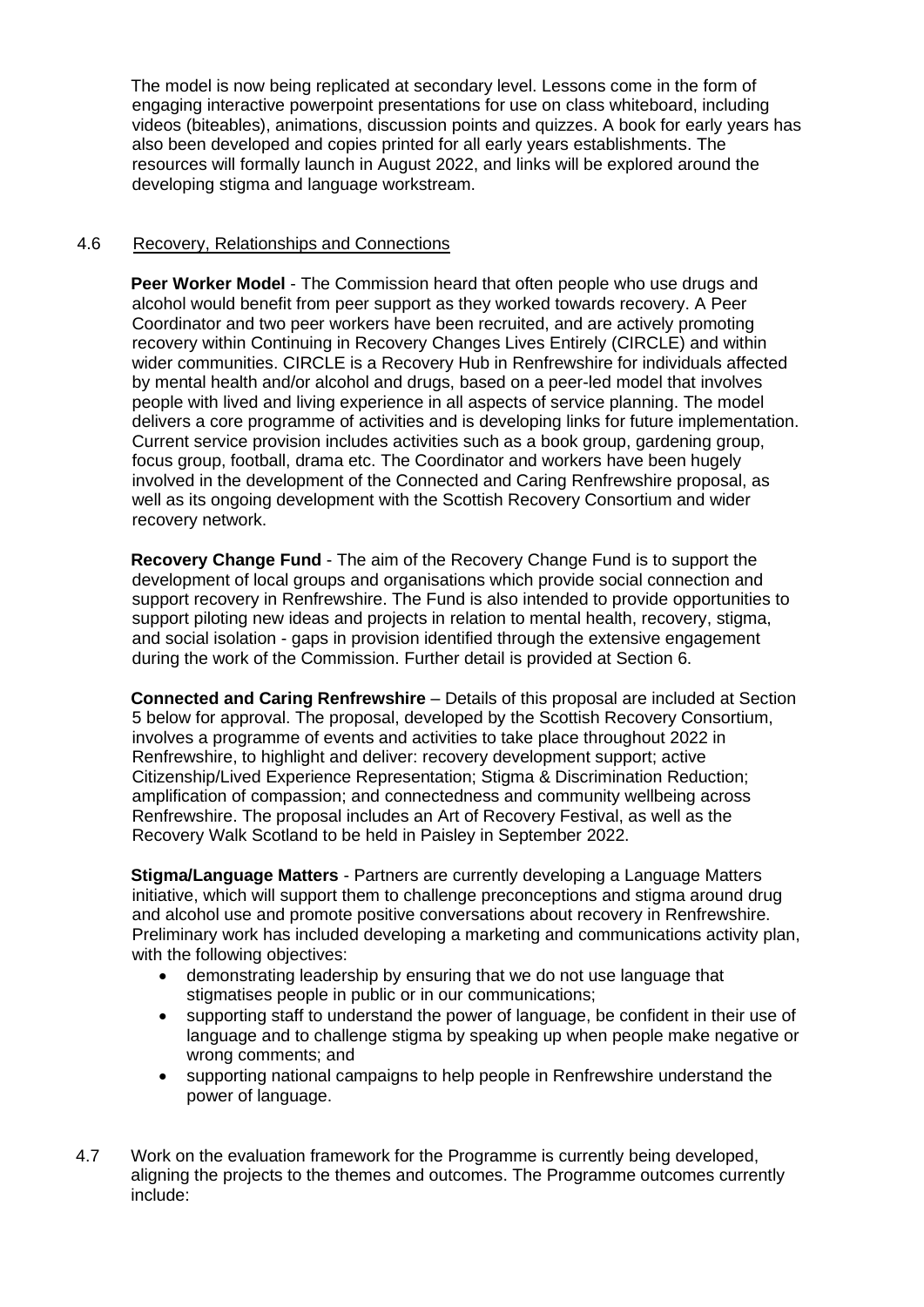Outcome 1: Strengthen partnership working and adopt a whole system approach

Outcome 2: Increase understanding of trauma and ensure it's reflected in the way staff work across the partnership;

Outcome 3: Value and further involve those with lived and living experience; and,

Outcome 4: Increase understanding, and strengthen local data, and service insight available relating to alcohol and drugs.

4.8 The delivery of this programme of work remains a key priority for all partners and it is important that it continues to be delivered at pace given the significant harm that local people are currently experiencing in relation to alcohol and drug use. Key priorities over the next six-months include continuing to progress the existing projects, identifying further actions and funding proposals and consider how best to articulate Renfrewshire's overall approach to tackling the impact of alcohol and drugs to Commission members, partners and members of the public.

**\_\_\_\_\_\_\_\_\_\_\_\_\_\_\_\_\_\_\_\_\_\_\_\_\_\_\_\_\_\_\_\_\_\_\_\_\_\_\_\_\_\_\_\_\_\_\_\_\_\_\_\_\_\_\_\_\_\_\_\_\_\_\_\_\_\_\_**

## **5. Funding Proposal: Connected and Caring Renfrewshire**

- 5.1 The Scottish Recovery Consortium (SRC), working in partnership with colleagues in CIRCLE, have developed a proposal for a programme of events and activities to take place throughout 2022 in Renfrewshire, to highlight and deliver: Recovery Development Support; Active Citizenship/Lived Experience Representation; Stigma & Discrimination Reduction; Amplification of Compassion; and Connectedness and Community Wellbeing across Renfrewshire.
- 5.2 The proposal supports a number of areas identified during the work of the Commission, including the importance of social relationships and social connection to support recovery, valuing lived and living experience, and reducing stigma and promoting positive conversations about recovery in Renfrewshire. In terms of the recommendations in the Commission's final report, this proposal would largely help to support areas within the Relationships and Connections theme, particularly in relation to partners addressing barriers to recovery, such as loneliness, isolation, and stigma, as well as acting robustly to eradicate stigma and have positive recovery conversations with communities, as well as engagement with local media, with those with lived experience playing a leading role.
- 5.3 The provisional timeline in the proposal is flexible and adaptable, including a number of events and activities and culminating in the Recovery Walk Scotland taking place in Paisley on 24 September 2022, during Scotland's celebration of International Recovery.
- 5.4 SRC's primary operational partners will be participants and staff at CIRCLE, working in partnership with Renfrewshire Council, Renfrewshire HSCP, Renfrewshire Alcohol and Drugs Partnership, as well as local statutory, third sector, and community organisations to deliver the project locally and nationally.
- 5.5 The overall project cost is £139,000, with half of this funded required provided by the Alcohol and Drugs Partnership. It is proposed that the remaining £69,500 is funded through the Alcohol and Drugs Change Programme.

**\_\_\_\_\_\_\_\_\_\_\_\_\_\_\_\_\_\_\_\_\_\_\_\_\_\_\_\_\_\_\_\_\_\_\_\_\_\_\_\_\_\_\_\_\_\_\_\_\_\_\_\_\_\_\_\_\_\_\_\_\_\_\_\_\_\_\_**

## **6. Recovery Change Fund Guidance**

6.1 As previously reported to the Leadership Board, during the Commission's listening programme, local groups and organisations stated that it was very difficult to gain funding to support their activities and that further funding could allow them to expand and grow what they did to support local people.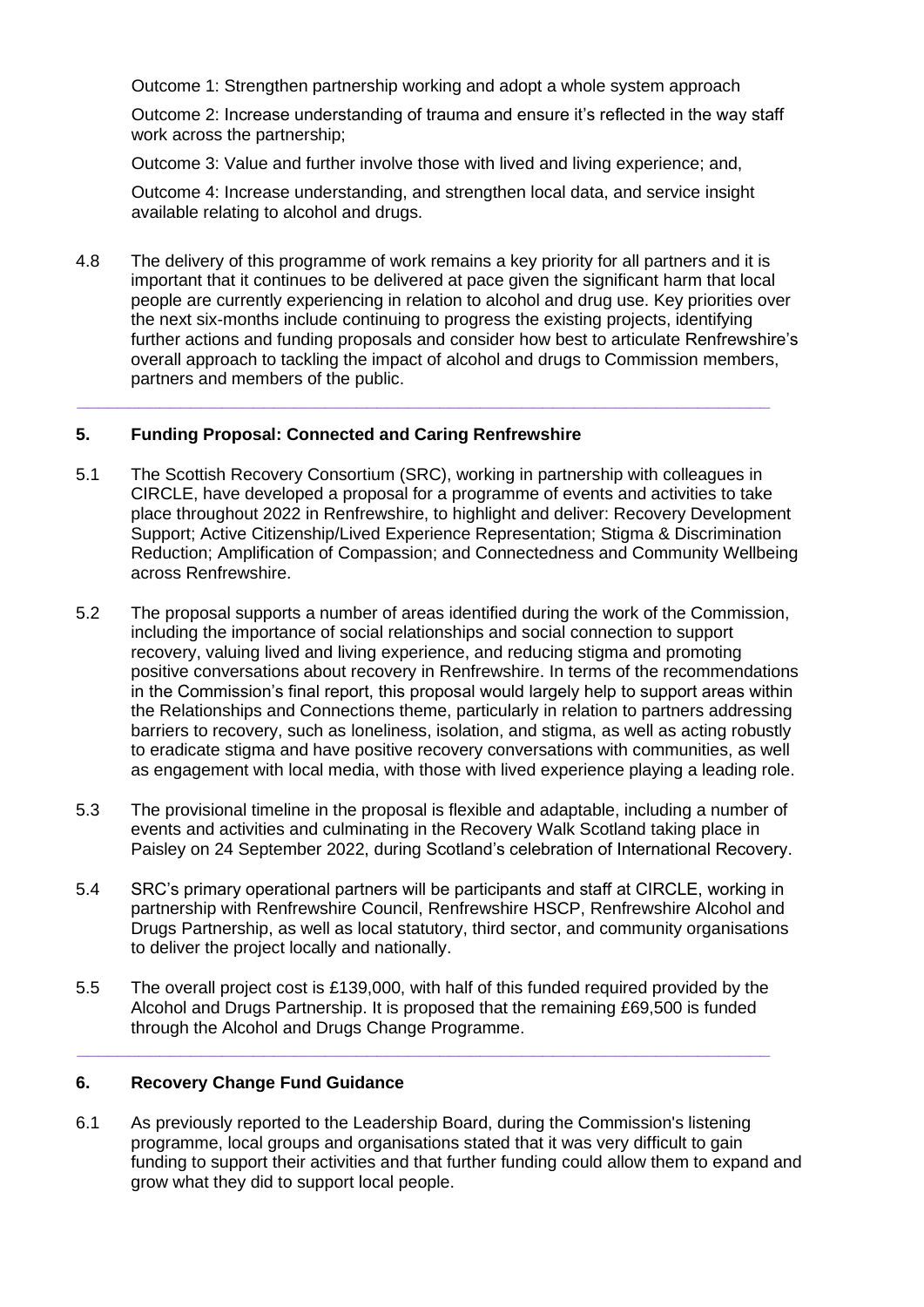In turn, local people experiencing issues with alcohol and drugs felt there needed to be more community-based alternatives to support, as opposed to through formal services. This was felt to be particularly true in terms of mental health and peer support.

- 6.2 As a result, Council agreed to allocate £150,000 to establish a Recovery Change Fund. The aim of the fund is to support the development of local groups and organisations which provide social connection and support recovery in Renfrewshire, as well as to provide opportunities to support piloting new ideas and projects in relation to mental health, recovery, stigma, and social isolation - gaps in provision identified during the work of the Commission.
- 6.3 In order to administer the fund, the guidance attached in Appendix 1 below has been developed and clearly sets out the background, criteria, decision-making process, and key dates. The guidance has been developed in consultation with some of the third sector organisations who took part during the Commission's Listening Programme, and with our partners in Renfrewshire HSCP and Renfrewshire ADP.
- 6.4 Subject to approval of the guidance, it is anticipated that the fund will be launched late June/July 2022. A report outlining funding recommendations will be submitted to Leadership Board in September 2022.

**\_\_\_\_\_\_\_\_\_\_\_\_\_\_\_\_\_\_\_\_\_\_\_\_\_\_\_\_\_\_\_\_\_\_\_\_\_\_\_\_\_\_\_\_\_\_\_\_\_\_\_\_\_\_\_\_\_\_\_\_\_\_\_\_\_\_\_**

### **Implications of the Report**

- 1. **Financial**  The paper proposes that £69,500 funding from the Alcohol and Drugs Change Programme be allocated to support the Connected and Caring Recovery Programme. This will be provided as grant funding and be subject to a grant agreement between the Council and Scottish Recovery Consortium. The paper also approves the allocation of an additional £20,000 to support the Alcohol Policy project to run for 24 months.
- 2. **HR & Organisational Development**  none
- 3. **Community/Council Planning –** The Commission was established by Renfrewshire Community Planning Partnership and the report has been endorsed by the Community Planning Partnership Executive Group.
- 4. **Legal**  none
- 5. **Property/Assets**  none
- 6. **Information Technology**  none
- 7. **Equality and Human Rights -** The Recommendations contained within this report have been assessed in relation to their impact on equalities and human rights. No negative impacts on equality groups or potential for infringement of individuals' human rights have been identified arising from the recommendations contained in the report because it is for noting only. If required following implementation, the actual impact of the recommendations and the mitigating actions will be reviewed and monitored, and the results of the assessment will be published on the Council's website.
- 8. **Health and Safety -** none
- 9. **Procurement**  none
- 10. **Risk**  none
- 11. **Privacy Impact**  none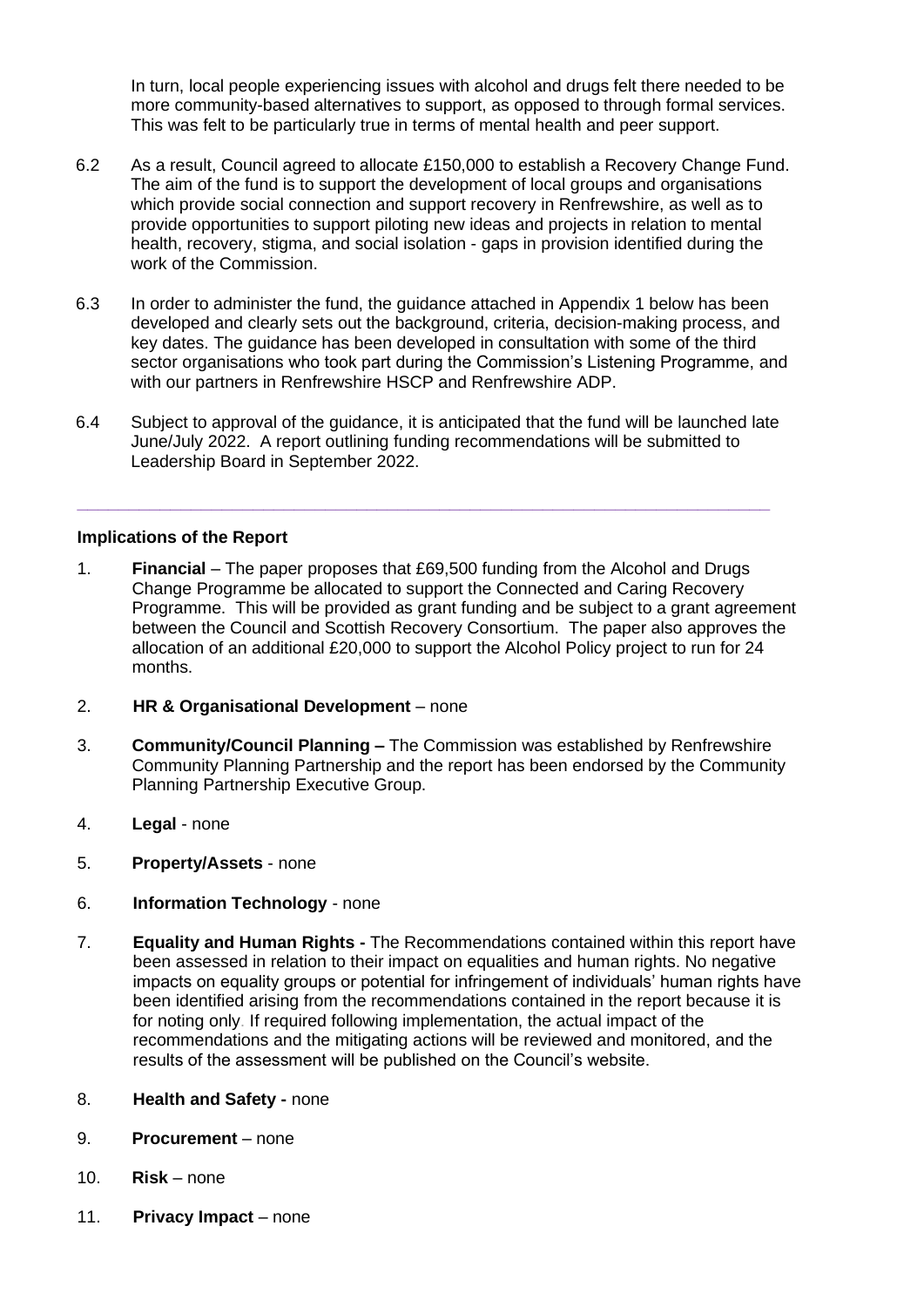# 12. **COSLA Policy Position** – none

13. **Climate Risk** – none

**Author***:* Laura McIntyre, Head of Policy and Commissioning, Chief Executive's Service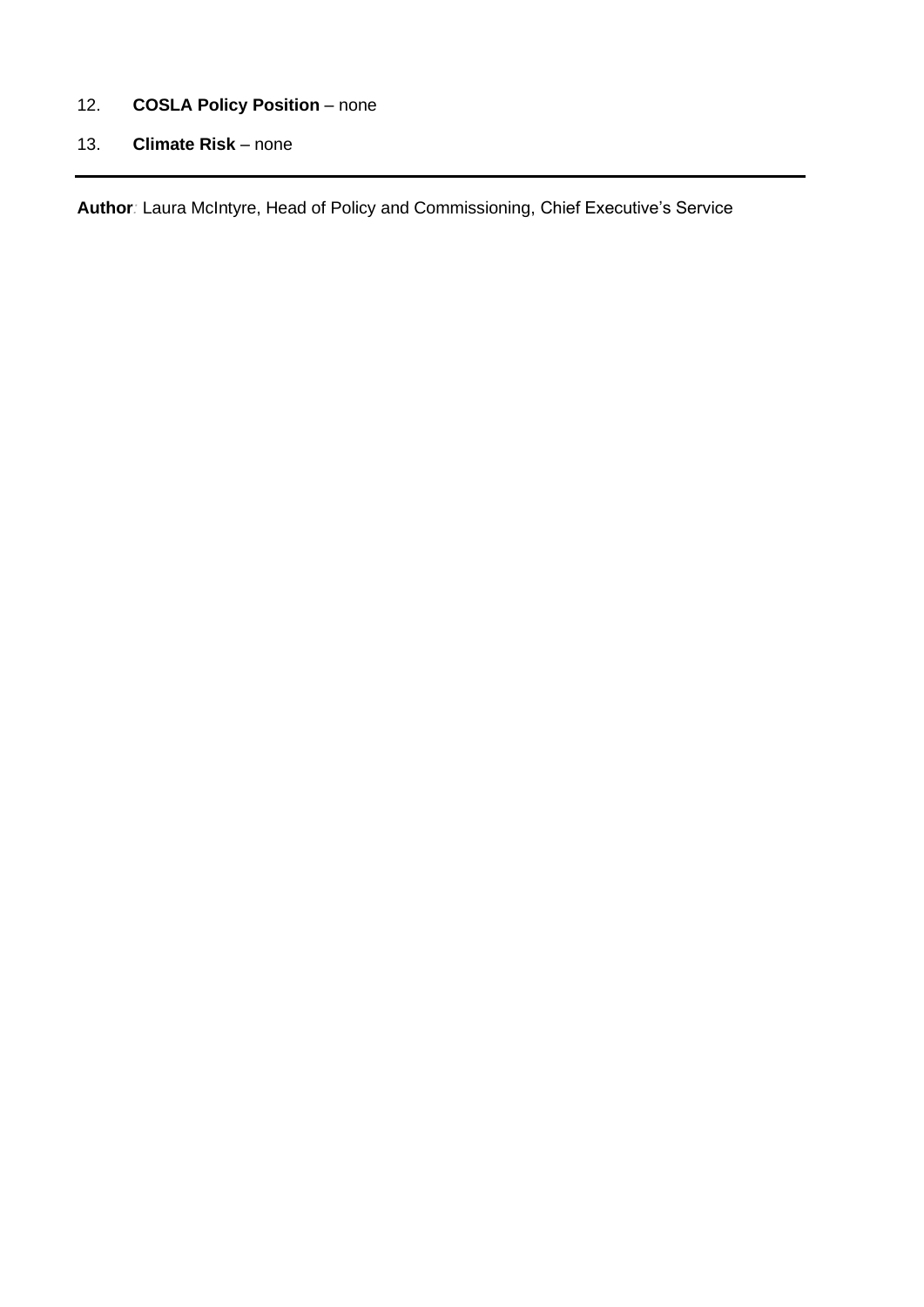# **Renfrewshire's Recovery Change Fund 2022/23**

### **Background**

[Renfrewshire's Alcohol and Drugs Commission](https://www.renfrewshire.gov.uk/article/9637/Alcohol-and-Drugs-Commission) was asked by Renfrewshire Community Planning Partnership to establish a true picture of drug and alcohol use in Renfrewshire. Comprising of a range of local and national experts, the Commission undertook an extensive programme of engagement and evidence gathering which involved over 300 local people and groups. The final report was presented in December 2020. It includes 27 recommendations which provide clear direction to community planning partners on the action that must be taken to fundamentally address the impact of alcohol and drug use in Renfrewshire.

During the Commission's listening programme, local groups and organisations stated that it was very difficult to gain funding to support their activities and that further funding could allow them to expand and grow what they did to support local people. In turn, local people experiencing issues with alcohol and drugs felt there needed to be more community-based alternatives to support, as opposed to through formal services. This was particularly true in terms of mental health and peer support.

One of the key findings of the Commission highlighted the strength in local communities to support recovery, as well as the importance of lived and living experience being able to provide a bridge between services and supporting people with their recovery. The Commission also heard about the key role of social relationships and social connection to support recovery, and that there needed to be more opportunities for social connection in Renfrewshire.

The COVID-19 pandemic and associated lockdowns and restrictions have had a significant impact on individuals, families, and communities across Renfrewshire, as well as on the way services and support are delivered. Over the past two years, services and support for those impacted by alcohol and/or drugs have experienced significant challenges, requiring to adapt quickly, with much support moving to online/digital, where possible. The reduction in regular social contact and connections has had a profound impact on people's mental health, particularly those in recovery who have been unable to participate in usual activities and access face to face support. As the outlook for the pandemic improves, and restrictions ease further, there is a recognition that it may take some time for some to feel more comfortable getting out and socialising more, and reconnecting with others in the same way as before.

The recovery community in Renfrewshire has been gaining momentum, with groups and organisations building many positive relationships and opportunities to support recovery at a community level, as well as adapting quickly in response to the significant challenges over the past two years. The Recovery Change Fund seeks to build on all the great work taking place across Renfrewshire, and help to support additional capacity for re-establishing vital social connections, following the easing of restrictions, as well as piloting or expanding projects and initiatives that will make a positive impact on individuals, families, and communities affected by harmful alcohol and/or drug use.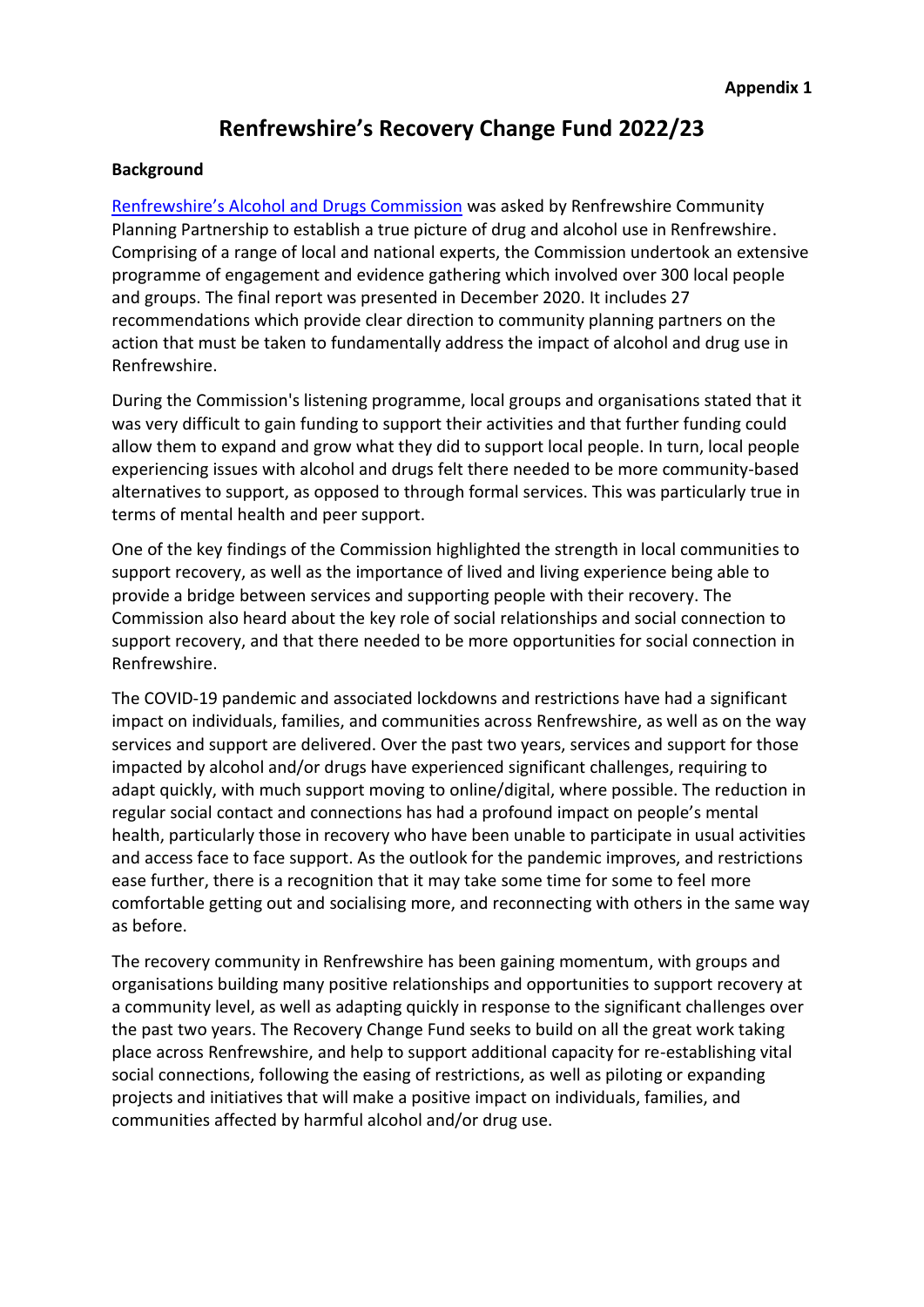# **About the Recovery Change Fund**

The aim of the Recovery Change Fund is to support the development of local groups and organisations which provide social connection and support recovery in Renfrewshire. The Fund is also intended to provide opportunities to support piloting new ideas and projects in relation to mental health, recovery, stigma, and social isolation - gaps in provision identified through the extensive engagement during the work of the Commission. These ideas and projects can be used to inform the future design of services in Renfrewshire. As this funding will only be available for one year (2022/23), a particular focus of the Fund will be future sustainability.

The intention is to support initiatives that will make a positive impact on individuals, families, and communities affected by harmful alcohol and/or drug use.

# **Who can apply:**

- Any community or voluntary organisation with a constitution and a bank account
- A consortium of community and/or voluntary groups working together, with the lead organisation completing the application (with constitution and bank account)

# **What the funding can be used for:**

Examples of what the funding can support might include, but is not limited to: project costs, training, volunteer expenses, new/developing existing activities, equipment, expansion costs, research or consultation exercises etc.

For example:

- Costs associated with expanding existing activities to support alcohol and drug recovery to a different area in Renfrewshire
- Costs associated with piloting a new project relating to mental health, stigma, recovery, or social isolation
- Costs associated with providing new activities such as group work sessions or costs for purposeful activities, for example art classes, fishing trips, teen-only drop-ins etc.
- Costs associated with courses or training sessions on practical topics like food safety or paying for someone to teach groups about mindfulness or safety and harm reduction tactics
- Costs associated with promotion and marketing of your activities, or research and consultation exercises to find out what people in your area need or want activities to look like

# **What the funding cannot be used for:**

- Day to day running costs for existing projects/groups
- Individual grants for one person
- Major capital works

# **How much can be applied for?**

• Grants of up to £10,000 are available. Applications above £10,000 will be considered in exceptional circumstances. Please do not apply for more than you will need for your project.